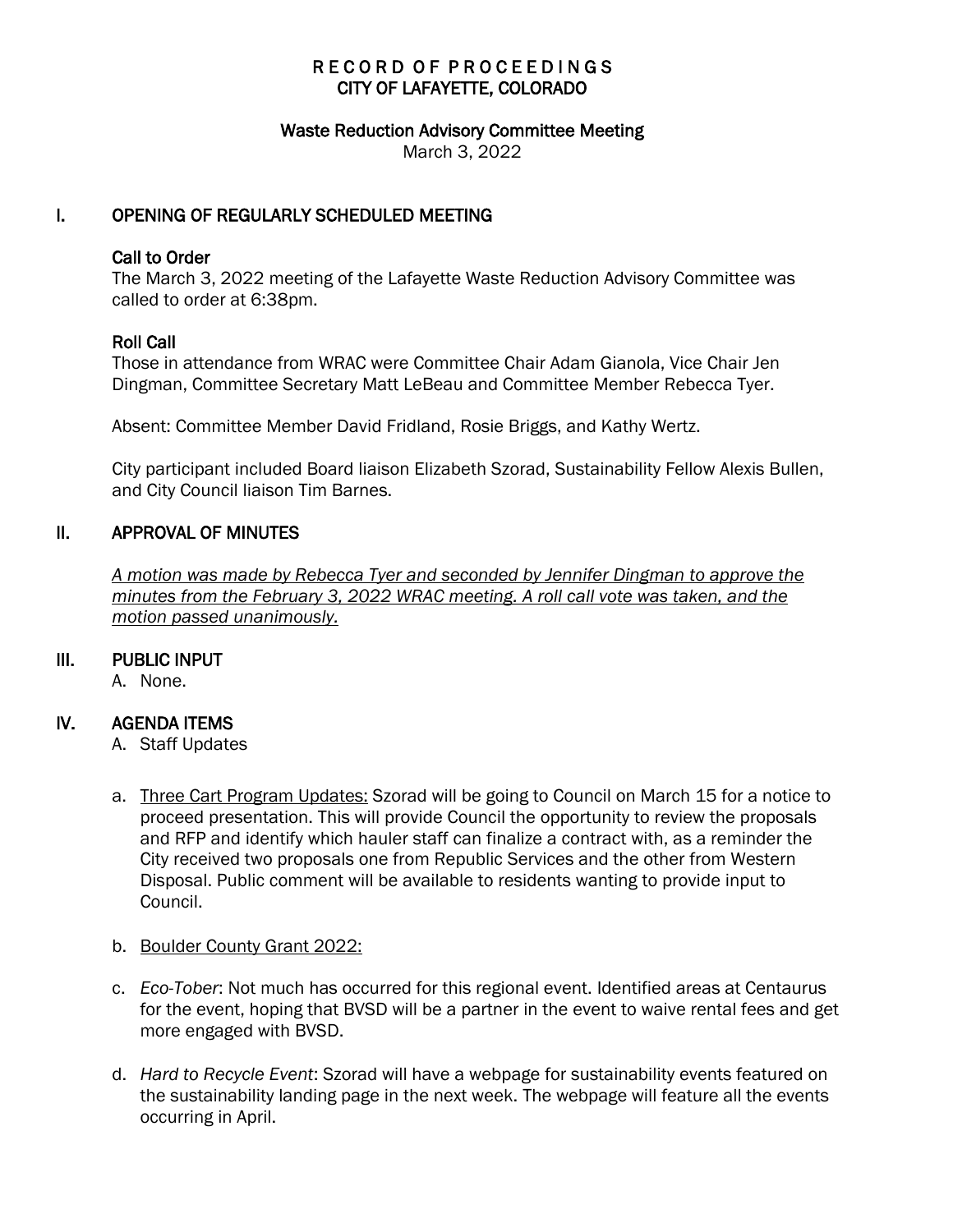- e. *Green Business Program*: Szorad is working with the designer on a logo for the Green Business Program. Final logo has yet to be determined, Szorad and Bullen will work to create Green Business webpage refresh. Video for green business program being filmed on Tuesday March 8.
- f. *Staffing Support:* Bullen has been working on several items these past few weeks including: Earth Month Events, communications, getting up to speed on all things Lafayette, and new webpages.
- g. *Electric Tools for Open Space*: Will be ordering tools and plants later this month for April 22 volunteer event.
- h. *EV*: Szorad to conduct the energy load audit at the golf maintenance facility later this month – we are waiting for contract signatures. Szorad is hopeful to complete the audit by mid-April.
- i. *Building Codes*: City has been working with neighboring communities to discussion regional strengthening amendments to the building code. We are hosting our first regional public input meeting, a member or two from LESAC will be in attendance to provide input. There will be a more robust public engagement campaign that is Lafayette specific later in the year.
- B. Council Liaison Update
	- a. Barnes attended his first CC4CA meeting that discussed state priorities and upcoming issues (plastic bag ban, power generation, etc.)
	- b. City of Lafayette will have a legislative agenda for state-wide issues, will assist with organization.
	- c. Emergency ordinance for COVID is still in place for now, will re-evaluate as a County.
	- d. Discussed Mary Miller's complicated legacy versus Lafayette's goal of being an inclusive and equitable city.
- C. Other Business
	- a. YMCA Update: Dingman delivered compostable bags provided by WRAC to the YMCA. PACE and Dingman conducted a walk through the YMCA to encourage composting in locker rooms and bathrooms. Once implemented, will move on to lighting. LeBeau discussed opportunity to find additional businesses to work with PACE and be part of the Green Business Program so that they don't fly under the radar.
	- b. Manufactured Homes Container Distribution: Szorad has connected with an manufactured home community who requested 28 recycling bins and 28 compost bins with sample compostable bags. Dingman found used recycling bins at Resource Central – WRAC was about to purchase bins at \$2.00 per bin, supporting the reuse of materials. Bullen requested volunteers to help wipe down the containers that will be given to the residents. Dingman and LeBeau volunteers to help.
	- c. Earth Day Every Day: Briggs will be providing a presentation to students who will be volunteering at the Earth Day Event. Bullen is looking for WRAC volunteers to help